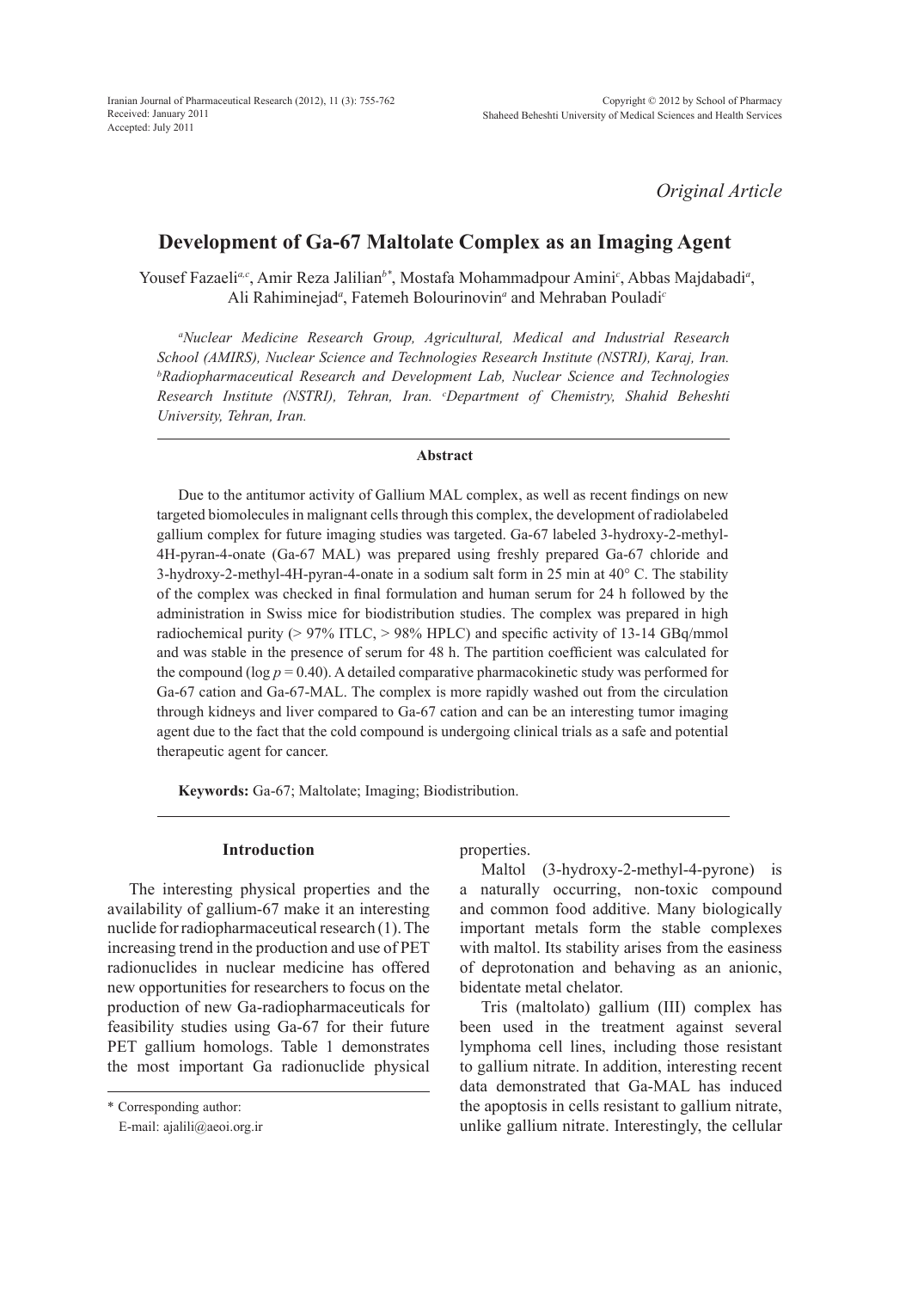| <b>Properties</b>           | ${}^{67}Ga$             | ${}^{68}Ga$                                                  | $66$ Ga                                     |
|-----------------------------|-------------------------|--------------------------------------------------------------|---------------------------------------------|
| Gamma energy (keV)          | 300<br>3<br>185         | $511(\beta+)$                                                | 511( $\beta$ +) 834 1039 2752               |
| $\beta$ -/ $\beta$ + energy | 8492                    | $1900(B+)$                                                   | $4153(B+)$                                  |
| Mode of decay               | $EC$ to ${}^{67}Zn$     | 10% EC to <sup>68</sup> Zn<br>$90\% \beta +$                 | 43% EC to <sup>66</sup> Zn<br>57% $\beta^+$ |
| Nuclear reaction            | ${}^{68}Zn(p,2n)$ Ga-67 | <sup>68</sup> Ge Daughter<br>${}^{66}Zn(\alpha,2n){}^{68}Ge$ | ${}^{66}Zn(p,n)$ <sup>66</sup> Ga           |
| Half-life                   | 78 h                    | $68 \text{ min}$                                             | 9.6 <sub>h</sub>                            |
| Natural abundance $(\% )$   | (18%)                   | (28%)                                                        | (28%)                                       |
| possible contaminations     | ${}^{66}Ga, {}^{65}Zn$  | ${}^{68}Ge$                                                  | ${}^{65}Zn$                                 |
| Proton energy (MeV)         | $12 - 22$               | $12 - 22$                                                    | $6 - 15$                                    |

| <b>Table 1.</b> Nuclear properties of Ga radionuclides. |  |  |  |
|---------------------------------------------------------|--|--|--|
|---------------------------------------------------------|--|--|--|

gallium uptaken for Ga-MAL was greater with gallium maltolate than with gallium nitrate. Moreover, gallium maltolate demonstrated the inhibition on cell proliferation and induces apoptosis more efficiently than gallium nitrate (1). Other studies on gallium MAL complex have revealed potential therapeutic effects in liver and gastrointestinal cancers (2).

On the other hand, it has been recently shown that the proteasome may be a target for gallium maltolate and suggest that a radiolabeled complex can be used in imaging as reported recently $(4)$ .

Accordingly, Gallium MAL is stable in aqueous solutions at the human serum pH range (5-8) and it has significant solubility in both water and lipids proposing a possible injectable radiolabeled complex for imaging purposes.

However, no radio gallium labeled MAL complexes have been reported in the literature according to the author's knowledge. Due to the interesting pharmacological properties of maltolato complexes such as solubility in serum, rapid wash-out, tumor avidity and feasible complexation with various metals (4), the idea of developing a possible tumor imaging agent using SPECT (photon emission computed tomography) through incorporating Ga-67 into a suitable anionic ligand, *i.e*. Tris (maltolato) Ga-67 (III) was investigated (Figure 1). Interestingly, the production and evaluation of Tris (maltolato) Ga-67 (III) for diagnostic purposes can lead to the developing ultimate Ga-68 homolog compound for PET applications.

In this work, we reported radiolabeling,

partition coefficient determination, quality control and biodistribution studies (using SPECT and scarification) of Ga-67-MAL complex in Swiss mice. The time/activity diagrams for the labeled compound in vital organs have been plotted compared to the gallium cation.

## **Experimental**

Enriched zinc-68 chloride with a purity of more than 95% was obtained from Ion Beam Separation Group at Agricultural, Medical and Industrial Research School (AMIRS). The production of Ga-67 was performed at the Nuclear Medicine Research Group (AMIRS) 30 MeV cyclotron (Cyclone-30, IBA). Other chemicals were purchased from the Aldrich Chemical Co. (Aldrich, Germany) and the ion-exchange resins from Bio-Rad Laboratories (Canada). Thin layer chromatography (TLC) for cold compounds was performed on polymer-backed silica gel (F 1500/ LS 254,  $20 \times 20$  cm, TLC Ready Foil, Schleicher and Schuell<sup>®</sup>, Germany). Normal saline and sodium acetate used for labeling were of high purity and had been filtered through  $0.22 \mu$  m Cativex filters. Instant thin layer chromatography (ITLC) was performed via counting Whatman No. 2 papers using a thin layer chromatography scanner, Bioscan AR2000, Bioscan Europe Ltd. (France). The analytical high performance liquid chromatography (HPLC) used to determine the specific activity, was performed through a Shimadzu LC-10AT, armed with two detector systems, flow scintillation analyzer (Packard-150 TR) and UV-visible (Shimadzu) using Whatman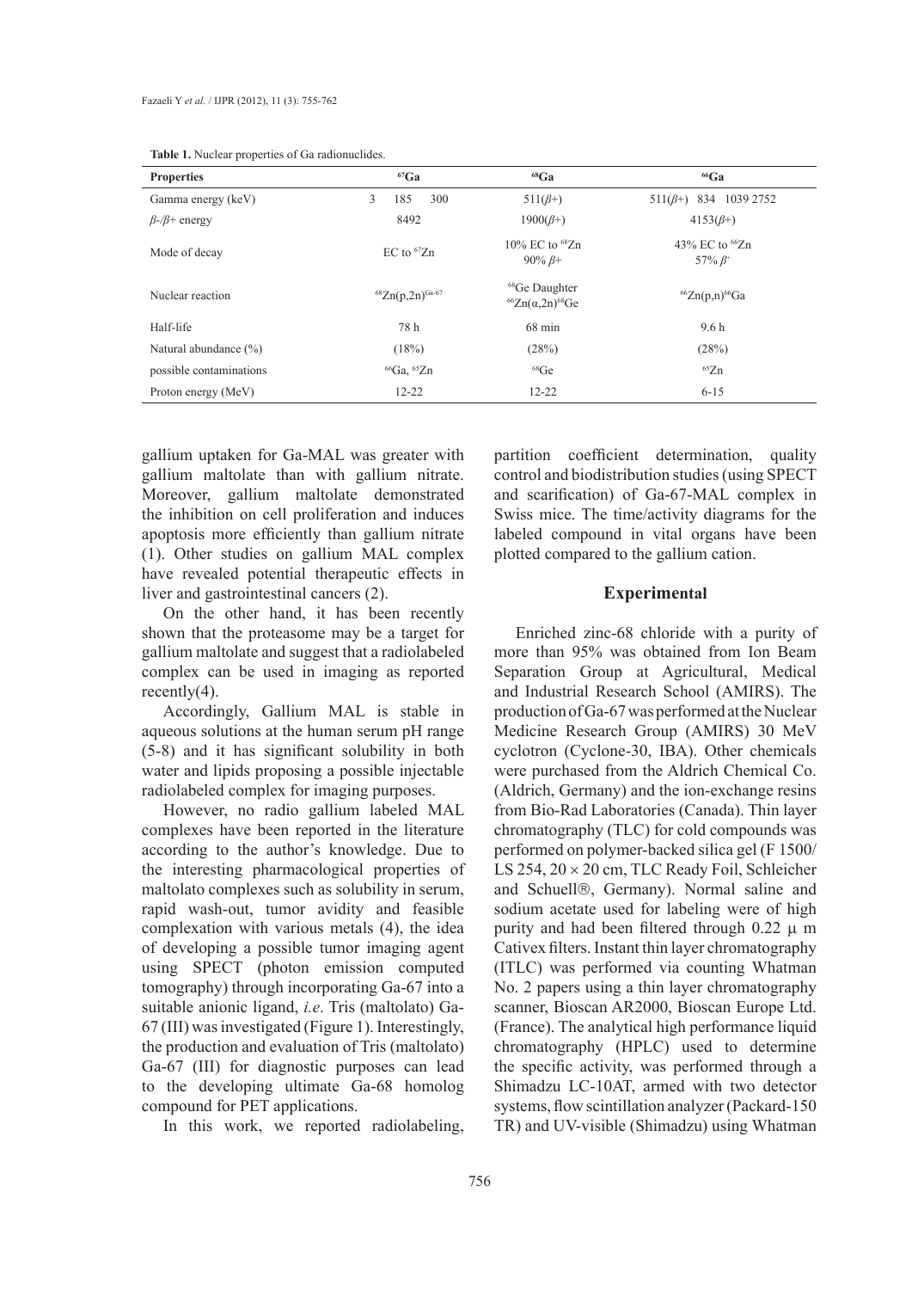

**Figure 1.** Structure of Ga-67 (III) Tris (maltolato).

PartiSphere C-18 column 250×4.6 mm, Whatman, NJ (USA). The analytical HPLC was also used to determine the specific radioactivity of the labeled compound. A standard curve was generated to calculate the mass of the final solution. Biodistribution data were acquired via counting normal saline-washed tissues after weighting on a Canberra™ high purity germanium (HPGe) detector (model GC1020- 7500SL). Radionuclidic purity was checked with the same detector. For the activity measurement of the samples, a CRC Capintech Radiometer (NJ, USA) was used. All calculations and tissue countings were based on the 184 keV peak. Animal studies were performed in accordance with the United Kingdom Biological Council's Guidelines on the Use of Living Animals in Scientific Investigations, 2<sup>nd</sup> edition.

# *Production and quality control of Ga-67*

Zn-68 (p, 2n) Ga-67 was used as the best nuclear reaction for the production of Ga-67. Other impurities could be removed in the radiochemical separation process according to the latest optimized reported method (6). Gamma spectroscopy of the final sample was carried out counting in an HPGe detector coupled to a Canberra™ multi-channel analyzer for 1000 sec. The chemical purity was checked through differential-pulsed anodic stripping polarography. The detection limit of our system was 0.1 ppm for both zinc and copper ions (7, 8).

# *Preparation of Ga-67-MAL*

The complex was prepared in accordance with other radiogallium small complex preparation methods (9). The acidic solution (2 mL) of Ga-67 chloride (111 MBq) was transferred to a 3 mL-borosilicate vial and heated to dryness using a flow of  $N_2$  gas at 50-60° C. Fifty  $\mu$ L of sodium maltolato salt in absolute ethanol (5 mg/mL  $\approx$ 409 nmol) was added to the gallium-containing vial followed by the addition of acetate buffer with pH of 5.5 (450  $\mu$ L). The mixture refluxed at 40° C for 25 min. The active solution was checked for radiochemical purity using ITLC and HPLC. The final solution was then passed through a  $0.22 \mu$  m filter and the pH was adjusted to 5.5-7.

*Quality control of Ga-67 MAL Radio thin layer chromatography*

A  $5 \mu$  L sample of the final fraction was spotted on a chromatography Whatman No. 2 paper, and developed in mobile phase mixture,  $10\% \text{ NH}_4\text{OAc}$  and methanol 1 : 1.

# *High performance liquid chromatography*

HPLC was performed with a flow rate of 1 mL/min and pressure of 130 KgF/cm<sup>2</sup> for 20 min. HPLC was performed on the final preparation using a mixture of water : acetonitrile  $3:2 \frac{(v/v)}{v}$ as the eluent by means of reversed phase column Whatman PartiSphere  $C_{18}$  4.6  $\times$  250 mm.

*Determination of Partition coefficient* Partition coefficient (log *p*) of Ga-67 MAL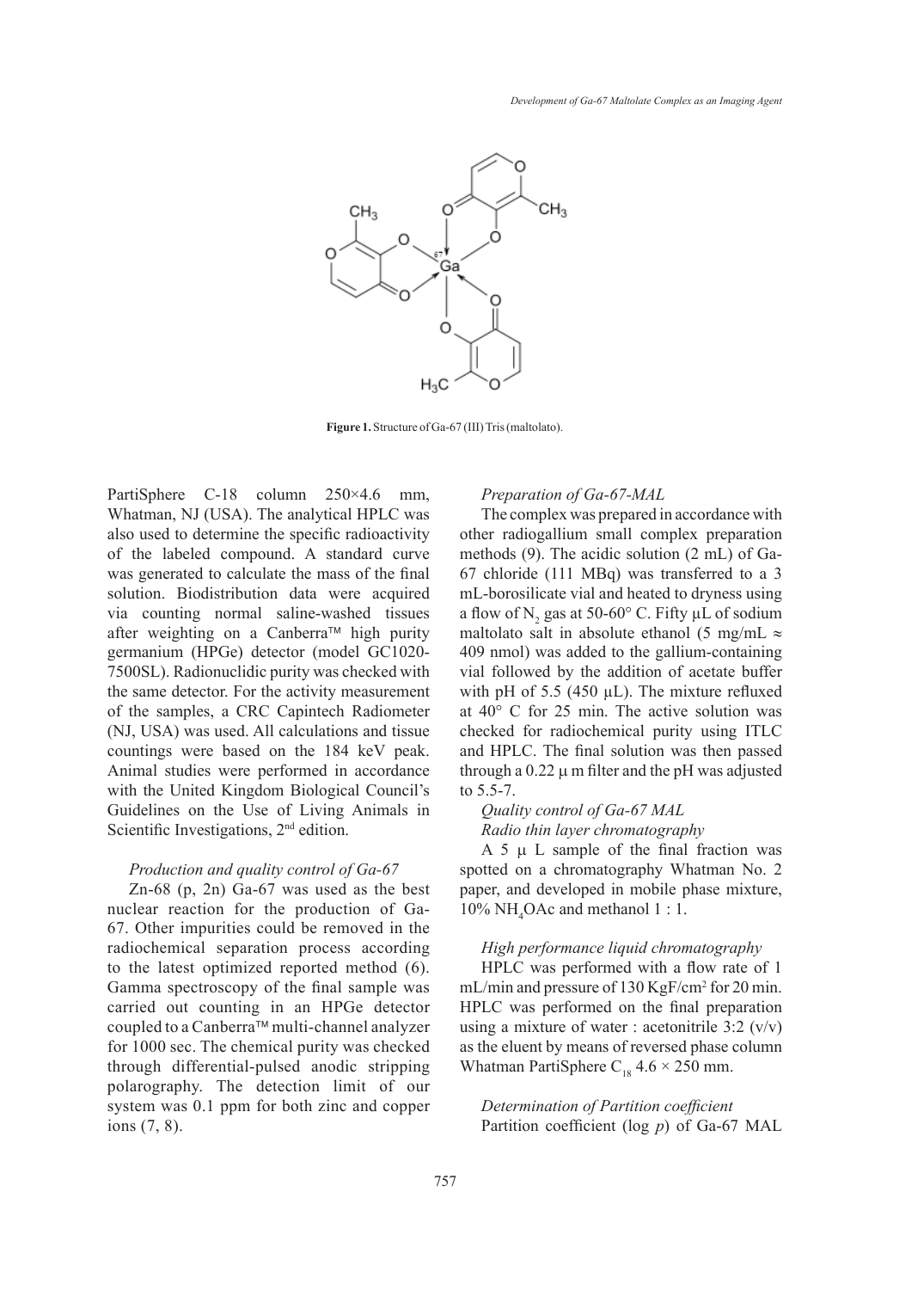was calculated followed by the determination of  $p(p)$  = the ratio of specific activities of the organic and aqueous phases). A mixture of 1 mL of 1-octanol and 1 mL of isotonic acetate-buffered saline ( $pH = 7$ ) containing approximately 3.7 MBq of the radiolabeled gallium complex at 37°C was vortexed 1 min and left 5 min. Following centrifugation at  $> 1200$  g for 5 min, the octanol and aqueous phases were sampled and counted in an automatic well-type counter. A 500  $\mu$  L sample of the octanol phase from this experiment was shaken again 2-3 times with fresh buffer samples. The reported log *p*  values are the average of the second and third extractions from 3-4 independent measurements.

# *Stability tests*

The stability of the complex was checked according to the conventional ITLC method (7). A sample of Ga-67 MAL (37 MBq) was kept at room temperature for 2 days while being checked by ITLC at time intervals in order to check the stability in final product using the above chromatography system. For serum stability studies,  $500 \mu L$  of freshly collected human serum was added to 36.1 MBq of Ga-67 MAL and the resulting mixture was incubated at  $37^{\circ}$ C for 5 h. The aliquots (5 µL) were analyzed through ITLC.

# *Biodistribution in Swiss mice*

The distribution of the radiolabelled complex among tissues was determined for Swiss mice immediately after the imaging. The total amount of radioactivity injected into each mouse was measured by counting the 1 mL syringe before and after the injection in a dose calibrator with fixed geometry. The animals were sacrificed using the animal care protocols at selected times after the injection (2, 4 and 24 h), the tissues (blood, heart, lung, brain, intestine, feces, skin, stomach, kidneys, liver, muscle and bone) were weighed and rinsed with normal saline and their specific activities were determined with a HPGe detector equipped with a sample holder device as the percent of injected dose per gram of tissues.

## *Imaging of Ga-67 MAL in Swiss mice*

Images were taken 2, 4 and 24 h after the administration of the radiopharmaceutical using a dual-head SPECT system. The mouse-to-high energy septa distance was 12 cm. Images were taken from wild-type rats. The useful field of view (UFOV) was 540 mm  $\times$  400 mm.

#### **Results and Discussion**

## *Production*

Gallium-67, in form of  $GaCl<sub>3</sub>$ , was prepared through 24 MeV proton bombardment of the 68Zn target at Cyclone-30 on a regular basis. The target was bombarded with a current intensity of 170  $\mu$  A and a charge of 1400  $\mu$  Ah. The chemical separation process was based on a nocarrier-added method.

Radiochemical separation was performed through a two-step ion exchange chromatography method with a yield of higher than 95%. The quality control of the product was performed in two steps. Radionuclidic control showed the presence of 93(40%), 184(24%), 296(22%) and 378(7%) keV gamma energies, all originating from Ga-67 and showed a radionuclidic purity higher than 99%. The concentrations of zinc (from target material) and copper (from target support) were determined using polarography and shown to be below the internationally accepted levels, *i.e*. 0.1 ppm for Zn and Cu.

# *Radiolabeling*

Due to the engagement of three MAL groups around Ga-67 core in complex structure, Tris (maltolato) Ga-67 (III) complex has a more lipophilic character. Chromatographic system was used for the detection of the radiolabelled compound from the free gallium cation. Using 10% NH<sup>4</sup> OAc and methanol 1:1 mixture, free gallium remains at the origin of the paper as a single peak, while the radiolabelled compound migrates to higher  $R_f$  (0.56).

Although the ITLC studies approved the production of radiolabelled compound, HPLC studies demonstrated the existence of radiolabelled species using both UV and scintillation detectors.

The eluting compound at 9.595 min (scintillation detector) related to 8.54 min peak (UV-detector) demonstrated a more lipophilic property of the complex. Free Ga cation was eluted at 1.02 min (not shown) (Figure 2).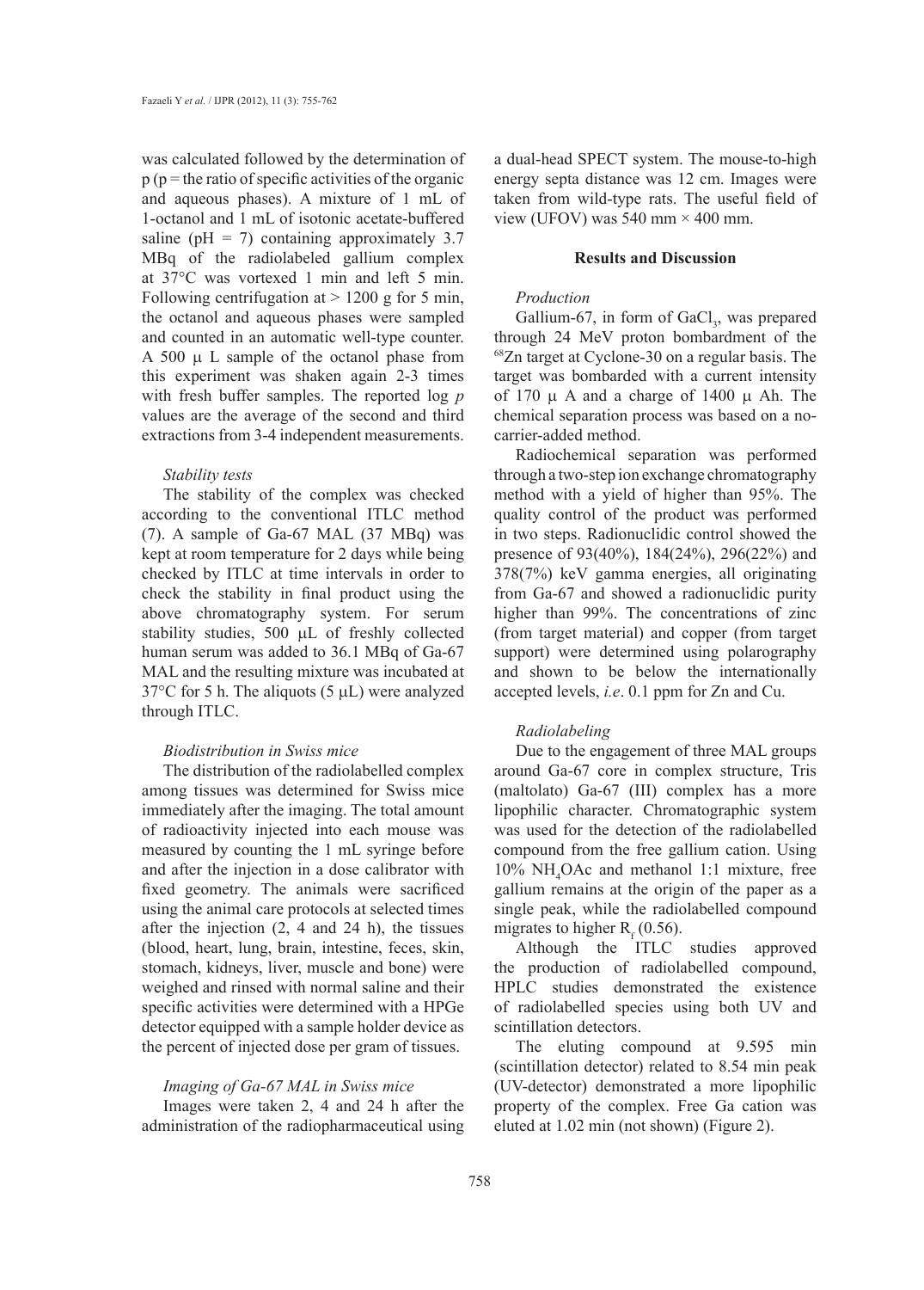

**Figure 2.** HPLC chromatograms of Ga-67 MAL on a reversed phase column using acetonitrile : water (40 : 60) (Up); (Down); scintillation chromatogram (Up); UV chromatogram.

# *Partition coefficient of Ga-67 MAL*

As expected, the lipophilicity of the Ga-67 MAL compound is rather high. The measured octanol/water partition coefficient (p) for the complex was found to be depending on the pH of the solution. At the pH of 7 the log *p* was 0.40.

high enough to perform further studies. The incubation of Ga-67 MAL in freshly prepared human serum for 2 days at 37°C showed no loss of Ga-67 from the complex. The radiochemical purity of complex remained at 98% for 2 days under the physiologic conditions (Figure 3).

# *Stability*

The chemical stability of Ga-67 MAL was

*Biodistribution in Swiss mice* For a better comparison, biodistribution study



**Figure 3.** The radiochemical purities of a Ga-67 MAL sample 2-48 h at 37ºC in presence of human serum.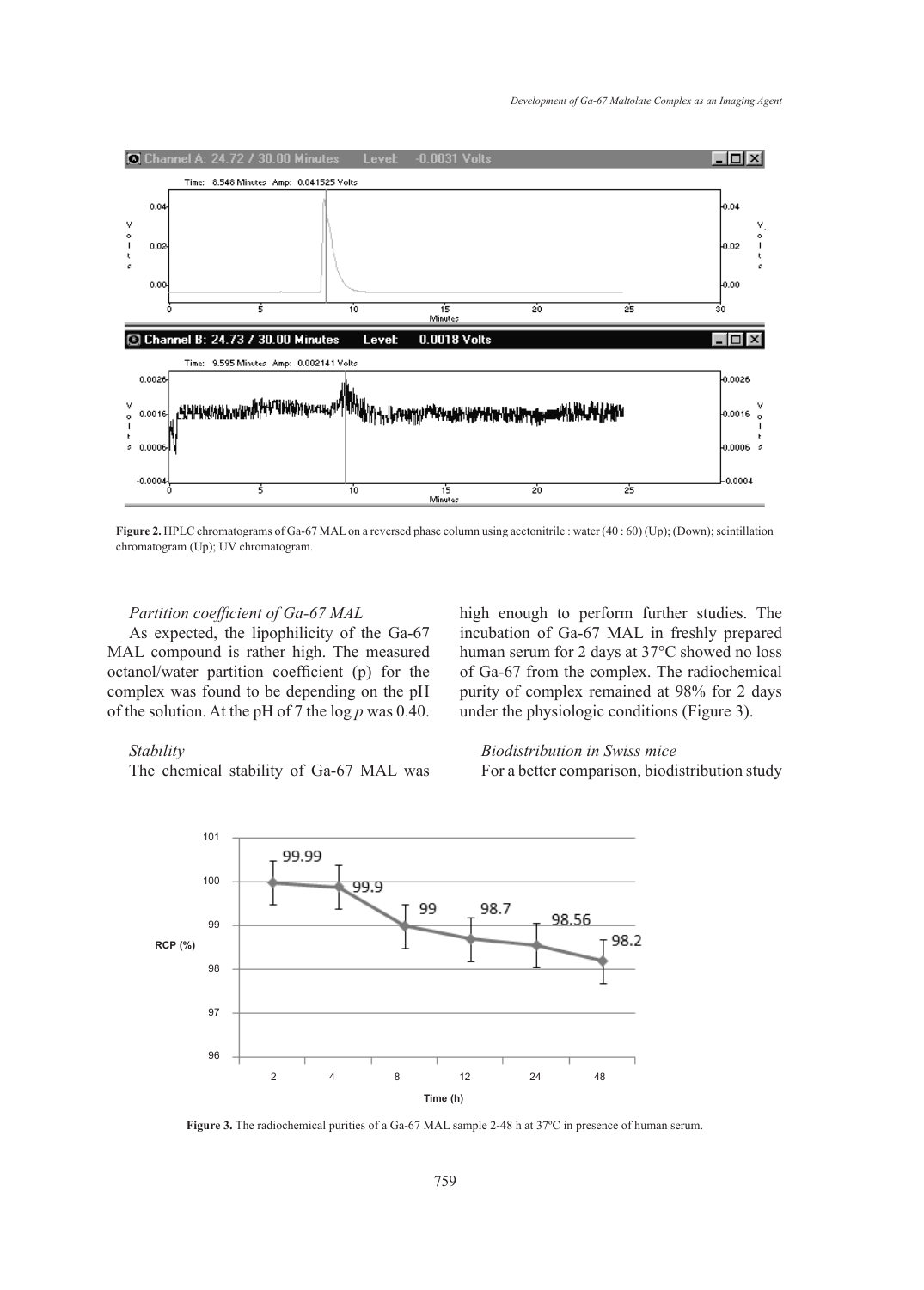

Figure 4. Biodistribution of Ga-67 chloride (1.85 MBq) in wild-type rats for 0.5-24 h after the IV-injection via the tail vein (ID/g %: percentage of injected dose per gram of tissue calculated based on the area under the curve of 184 keV peak in gamma spectrum) ( $n = 5$ ).



**Figure 5.** Biodistribution of Ga-67 MAL (1.85 MBq) in Swiss mice 2, 4 and 24 h after the IV-injection via tail vein (ID/g%: percentage of injected dose per gram of tissue calculated based on the area under the curve of 184 keV peak in gamma spectrum)  $(n = 3)$ .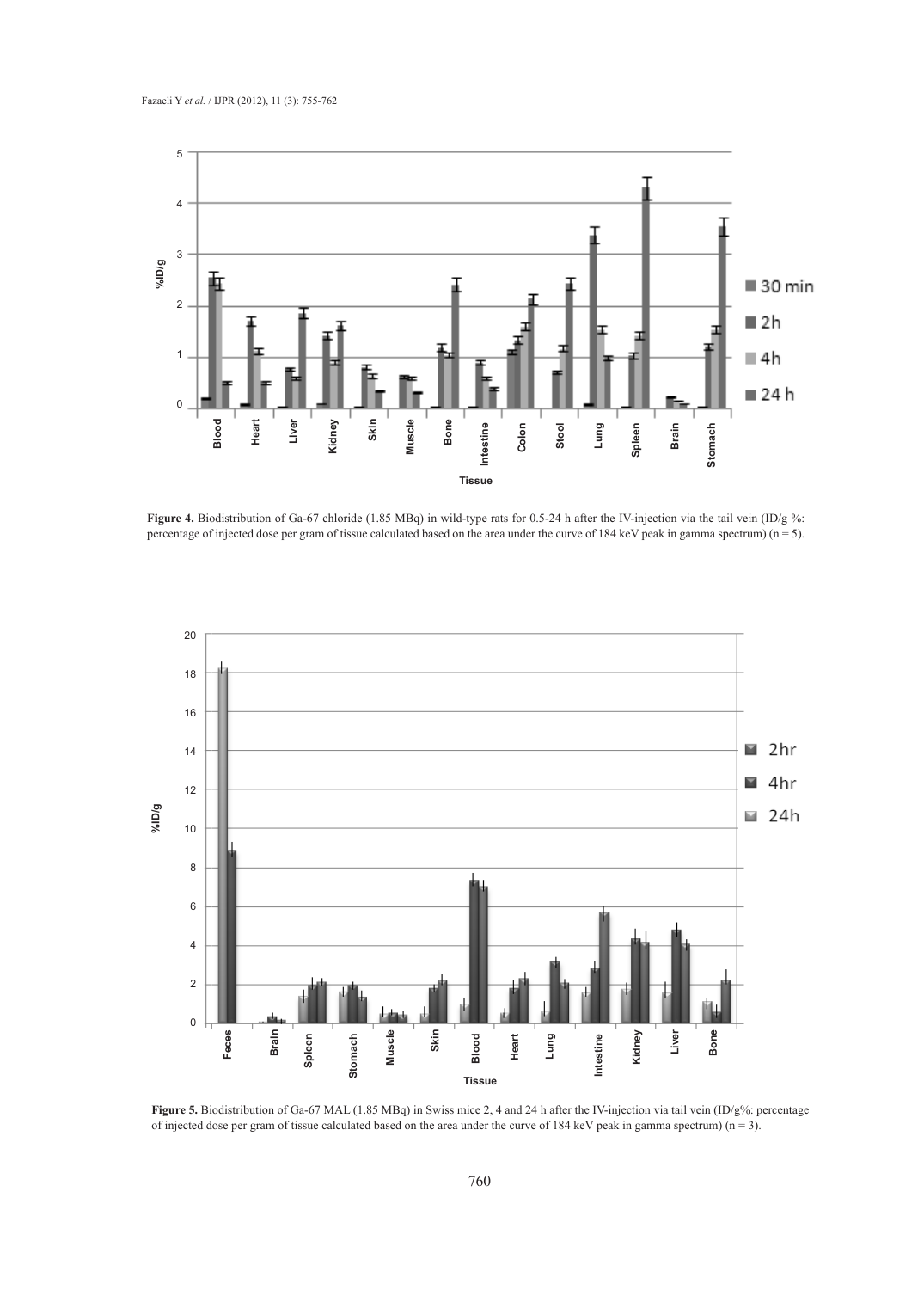

**Figure 6.** SPECT images of Ga-67 MAL (90 MBq, 22  $\mu$ Ci) in wild-type rats 2 h (a), 4 h (b) and 24 h (c) post-injection.

was performed for free Ga<sup>3+</sup>. The %ID/g data are summarized in Figure 4. As reported previously, Ga-67 is excreted majorly from gastrointestinal tract (GIT), thus, colon and stool activity content are significant while blood stream activity is high at 2-4 h followed by reduction in 24. Bone uptake is also observed after 24 h of post-injection.

The radiolabelled compound biodistribution is also demonstrated in Figure 5. Due to the relative lipophilicity of the complex, the major activity in 2 h post-injection is present in liver, followed by rapid excretion through GI system (high stool content); the another major route of excretion for the labeled compound is urinary tract.

The comparison of vital organs uptake for Ga-67 MAL and Ga-67 chloride demonstrates the kinetic pattern difference for both species. Ga-67 cation is accumulated in the liver in the first 24 h post-injection slightly reaching a maximum after 24 h, while Ga-67 MAL is majorly accumulated in liver but then excreted.

As shown earlier, Ga-67 cation is slightly absorbed in the skeletal system (2-2.5%). On the other hand, the labeled compound almost shows fewer uptakes in the bone in 24 h after the injection.

Due to the high solubility of the complex, both in water and lipids, kidney is another excretory organ and shows high activity for the labeled compound especially after 4 h.

Both compounds are present in the blood up to 4 h, while in case of complex, it is more circulating due to the less excretion and liver extraction. Ga cation is rapidly captured by circulating metalloproteins (transferrin) and transferred to the liver.

Since the gallium cation can be trapped in blood cells due to the high content of Thioproteins, the spleen activity content is increasing in this organ after 24 h compared to the radiolabelled compound.

## *Imaging of Swiss mice*

Imaging in the mice showed a distinct accumulation of the radiotracer in the abdomen region all the time after the injection. Most of the activity is washed out from the body after 24 h by means of feces (Figure 6).

# **Conclusion**

Total labeling and formulation of Ga-67 MAL took about 30 min (RCP > 97% ITLC, >